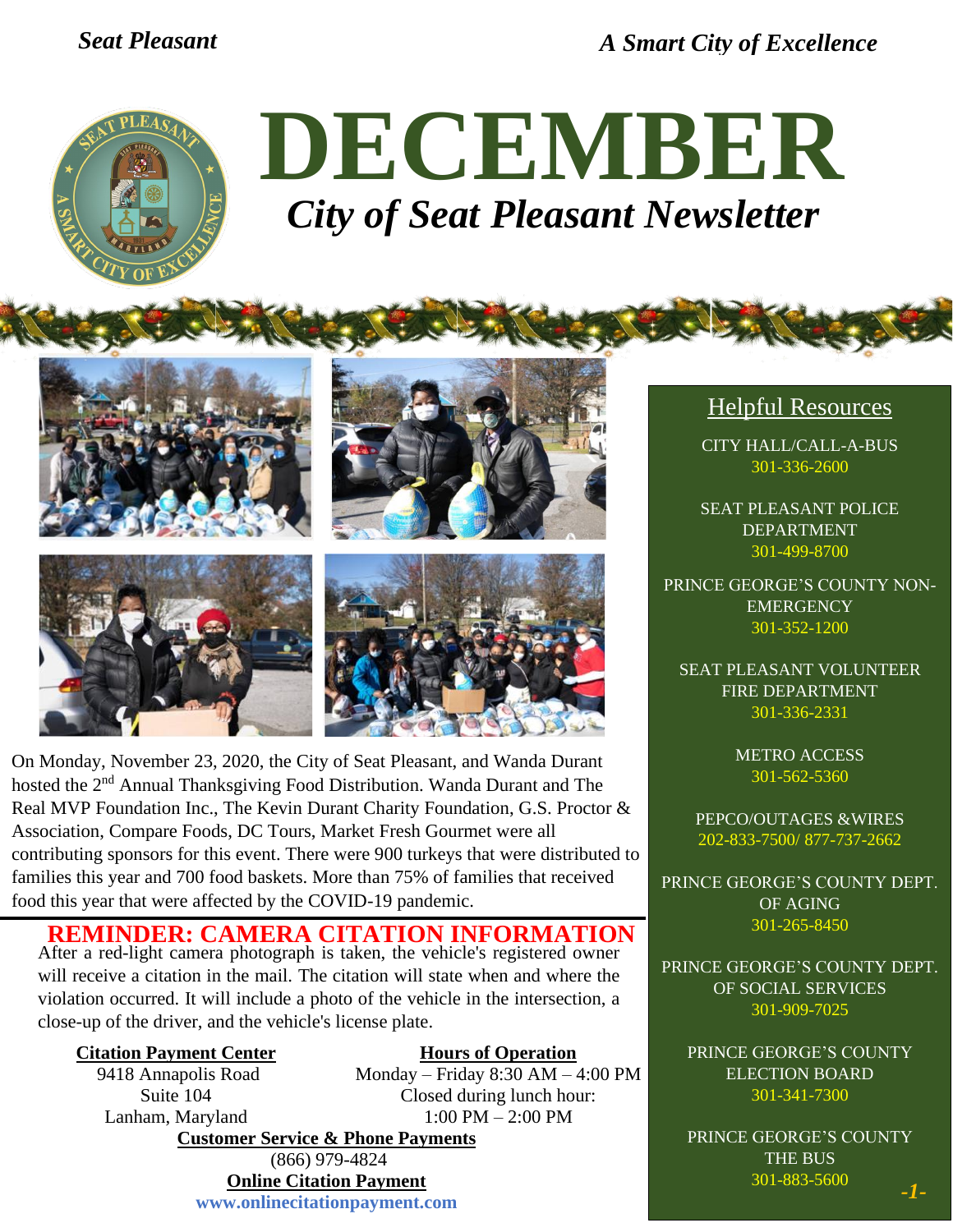## **City Council Monthly Meeting & Legislation Action Office of the City Clerk**

#### November 2020

#### **Monday, November 2, 2020, Regular Work Session**

Ordinance O-21-07 Amendment of Fiscal Year 2020-2021 Budget for Grant Revenue from Department of Natural Resources for Environmental Justice Department. **Approved 5-2-0** 

#### **Monday, November 9, 2020, Public Session**

Resolution R-21-08 Appointment of Government Review and Reform and Government Financial Review Boards for the City of Seat Pleasant. **Approved 6-1-0**

Resolution R-21-09 Declaration of Municipal Government Works Month. **Approved 7-0-0**

The Meeting Minutes for the month of October were **Approved 7-0-0**

The City Council meetings for the month of December will be as follows:

**Regular Work Session, Monday, December 7, 2020 at 6:00p.m.**

#### **Public Session Monday, December 14, 2020 at 7:00p.m.**

All meetings are opened to the public with comments being taken in the Public Session. During the COVID-19 the City Council meetings will be held via Zoom with citizens being provided access to join the meeting from the city's website. All citizens are required to register for the Zoom meetings.

Copies of legislation and approved meeting minutes can be found on the City's website www.seatpleasantmd.gov or by contacting the **City Clerk Dashaun N. Lanham, CMC directly on 301-336-2600.** 

### Rules for **Light Up Your Holiday Christmas Light** Contest



**Councilmember At-Large Shireka McCarthy**





1.Participation is open to all residents and businesses in Seat Pleasant.

2. Entry is free. Each participant must complete and return the contest entry form.

3. Judging will be based on "curb appeal" as viewed from the street only. Therefore, only those decorations located on the street side of the property will be judged (corner lots will be judged from both streets). This includes decorations in windows that are visible from the exterior.

4. Judging criteria will include a score of 1-4 in each category. Categories include the following: [a] Unique design and creative use of lights and decorations; [b] Storyline or theme; [c] Display and placement of decorations, animated objects, etc.; and [d] Overall presentation.

5. Judging will be done nightly from 7:00 p.m. to 8:00 p.m. Participants should ensure that all lights, animations, and decorations are in place and activated for the judging period.

6. Two prizes will be awarded: One 1st place prize of \$100 and One 2nd place prize of \$50. Each winner will be photographed and featured in the newsletter. Prizes will be delivered to winners.

**VISIT [WWW.SEATPLEASANTMD.GOV](http://www.seatpleasantmd.gov/) TO REGISTER FOR THE CONTEST**

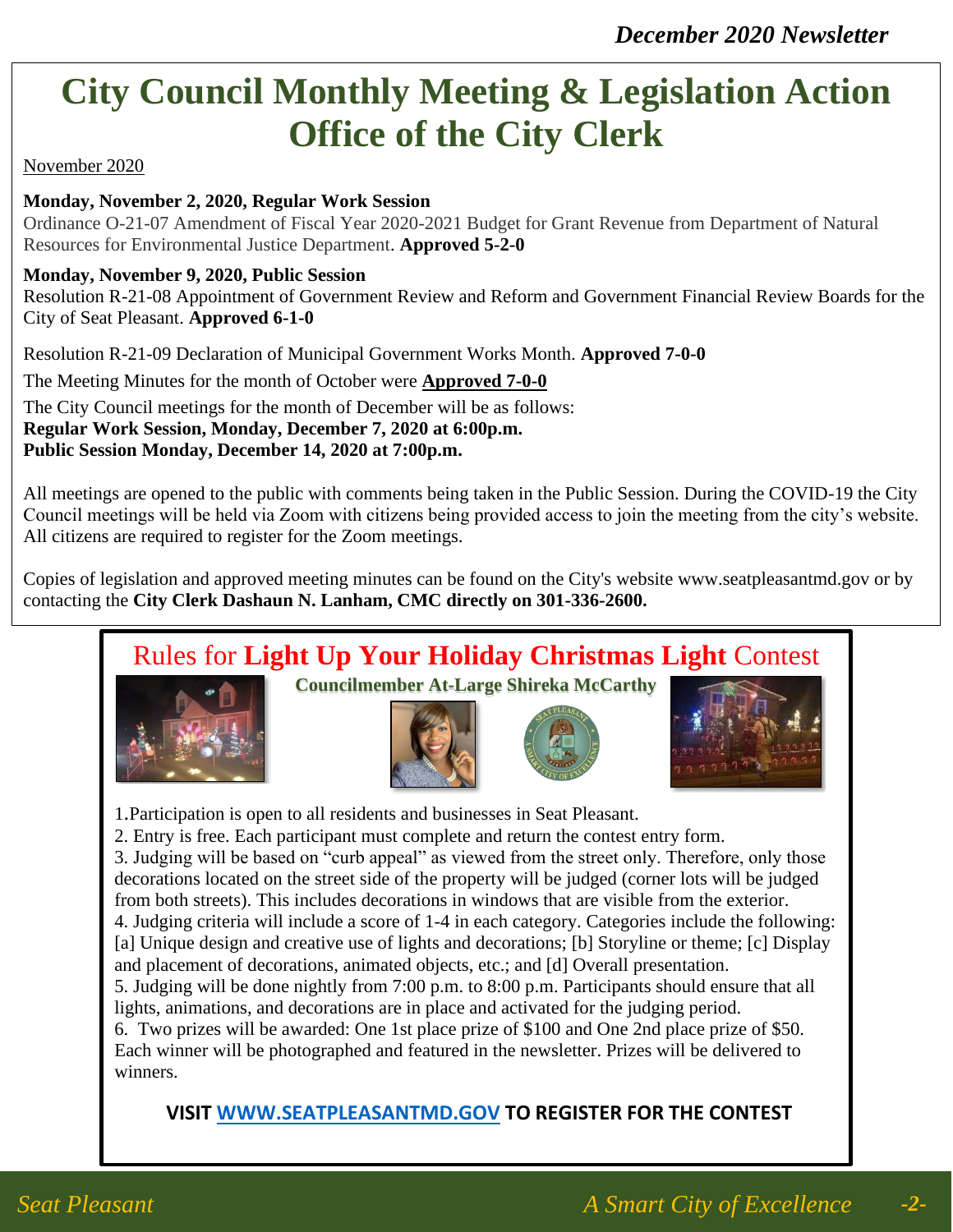### Pepco Provides \$1.29 million in



### Support for Limited-Income Customers in Maryland

*Funding from Exelon merger provides essential support to customers impacted by the pandemic and other challenges*

*Seat Pleasant A Smart City of Excellence* -6-

Customers who may be challenged in paying their bill must contact the company as soon as possible to establish a payment arrangement, which can be done online at **pepco.com/help** or by calling Pepco Customer Care at 202-833-7500. Since the beginning of the pandemic, Pepco has helped thousands of customers secure energy assistance and establish payment arrangements, and this effort continues.

In addition to payment arrangements, Pepco has programs that can help customers keep their monthly energy bills manageable, like **Budget Billing**, which averages payments over a 12month period to help customers manage their monthly energy bill.

Pepco also works with local agencies like The Salvation Army National Capital Area Command to provide assistance for limited-income customers. In Maryland, Pepco customers can apply for energy assistance like LIHEAP, which provides up to \$1,000 in grant support per customer with no payback required, through the Maryland Department of Human Services by calling the **Office of Home Energy Programs** at 800-332-6347. Customers also can receive energy assistance from **Interfaith Works** and **Mary's Center** who serve as administering partners of Pepco's Good Neighbor Energy Fund, which provides assistance to customers facing hardship.

Customers who have the ability to do so, can provide support for those in need by contributing to Pepco's **Good Neighbor Energy Fund** or through the company's **Gift of Energy program**.

To learn more about Pepco, visit **The Source**, our online newsroom. Find additional information by visiting **pepco.com**, on Facebook at **facebook.com/pepcoconnect** and on Twitter at **twitter.com/pepcoconnect**. Pepco's mobile app is available at **pepco.com/mobileapp**.